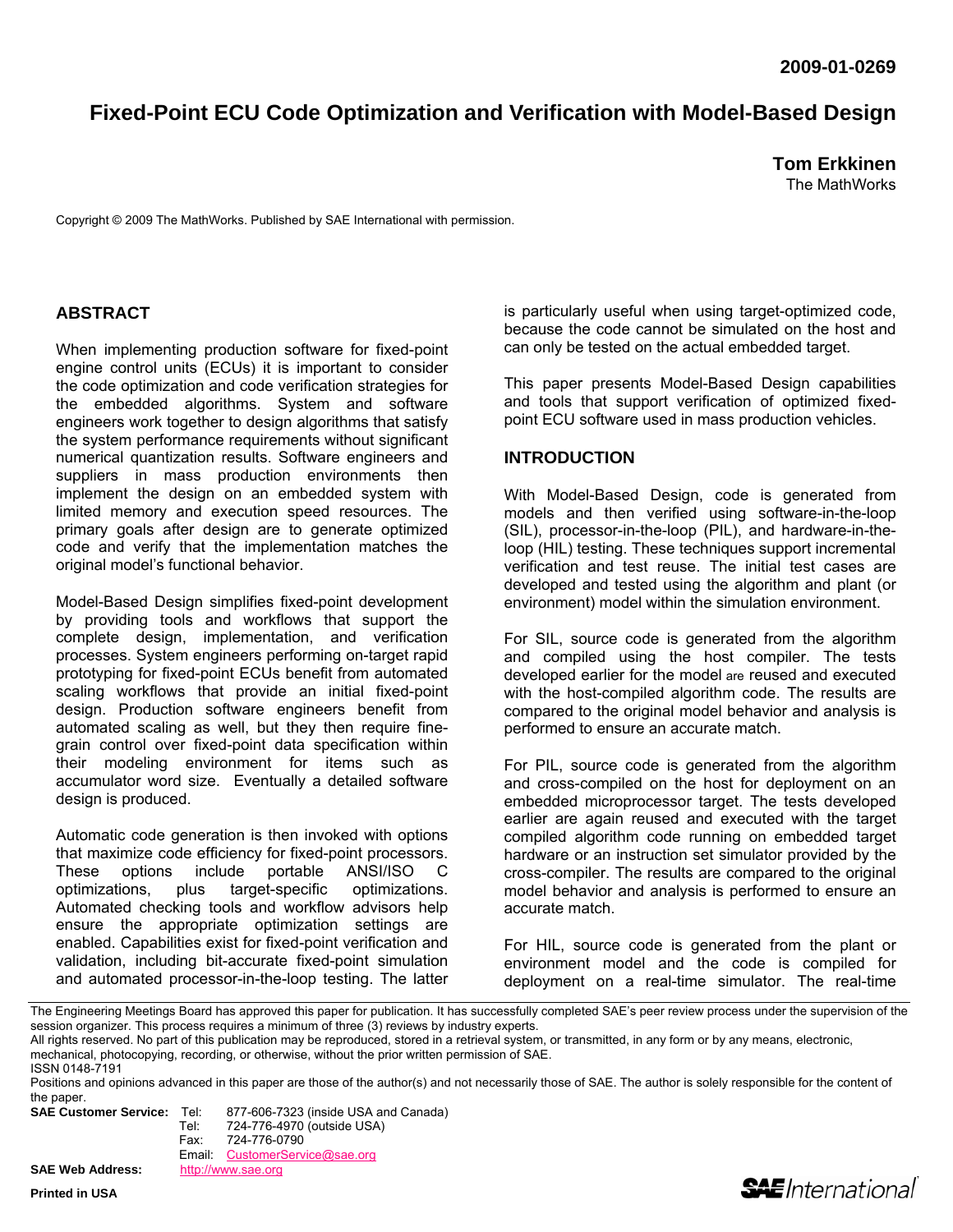simulator then communicates directly with the embedded ECU containing the microprocessor used during a PIL test. The tests developed earlier are reused and executed, but this time using hard real-time execution. The results are compared to the original model behavior and analysis is performed to ensure an accurate match.

This verification approach for Model-Based Design is well established, as is the ability to generate optimized ANSI/ISO C code using model patterns and style guidelines [1]. PIL solutions based on specified crosscompiler or IDE tool chains are also well established  $^{[2]}$ .

What is more recent and described herein are technologies that facilitate generation of target-optimized code and enable PIL testing for any general-purpose embedded microprocessor target environment. This technology is available with the Real-Time Workshop Embedded Coder product from The MathWorks<sup>[3]</sup>.

# **GENERATING TARGET-OPTIMIZED CODE USING TARGET FUNCTION LIBRARIES**

One method to optimize source code for specific targets is to incorporate existing (or legacy) target-optimized code using the Legacy Code Tool. For this, engineers specify the legacy function's call signature including its interfaces, using a MATLAB API. When executed, a Simulink S-Function is created which allows the legacy code to be simulated and called appropriately by the generated code. Another way to generate optimized source code involves target function libraries.

INTRODUCTION TO TARGET FUNCTION LIBRARIES - Target function libraries (TFLs) are MATLAB APIs that allow engineers to create and register tables of code segments that replace the default code segments generated by Real-Time Workshop Embedded Coder.

TFLs currently support a variety of math functions such as sin, cos, pow, sqrt*.* and operators including:

- $\bullet$  + (addition)
- − (subtraction)
- \* (multiplication)
- / (division)

Advanced TFLs also exist for additional code replacements such as memory copy (memcpy).

Once a TFL table is created, it must be registered so that Simulink can incorporate the custom TFL table with default tables that are provided within the code generation options panel. The creation of a TFL and its registration use the TFL API and created MATLAB files.

Once created and registered, TFL tables can be selected for a model based on its embedded target configuration. If the target configuration changes, the

model developer simply needs to select a different TFL. This is a major benefit over S-Function based approaches to target optimization, since S-Functions are blocks that are placed inside of models, so switching targets requires switching blocks, which can be a tedious process. It is much easier to leave the blocks as is within the model, and instead substitute a different target configuration using a *build* script or simple user interface option toggle prior to the code generation process.

When a TFL is selected for a model, the individual entries that comprise the TFL tables can be displayed using a viewer or with a library tool tip. Within each table, if multiple matches are found for a TFL entry object, the priority level determines the match that is returned. A higher-priority (lower-numbered) entry is used over a similar entry with a lower priority (higher number).

USING TARGET FUNCTION LIBRARIES - The general steps for creating and using a target function library are as follows:

- 1. Create a TFL replacement table using the TFL API.
- 2. Register the TFL table using a registration file.
- 3. Confirm the TFL implementation using a viewer.
- 4. Select the TFL using the code generation interface panel.
- 5. Generate the code and observe the replacements.

An example TFL that illustrates the general steps follows. It replaces the default division operator with a more robust version that prevents division by zero. Instead of the division operator '/', a function will be called that examines the denominator and returns a nominal value or default value based on the floatingpoint data type size. Thus, two robust division functions are required to be generated based on the data types used in the model: one function for doubles and another for singles,  $_rdb1_div()$  and rsgl div(), respectively. The example is written in ANSI-C and can execute on a host or target environment.

#### 1. Create a TFL Replacement Table

A TFL table entry definition requires the implementation function or operator name (e.g.,  $\_rdbl\_div$ ) as well as the source and header files in which the function is defined and declared. The TFL also requires additional information, such as the priority in case of conflicts from an entry from 0 to 100, where 0 has highest priority. The number of and types of arguments are also specified. Figure 1 shows the entire TFL definition for the double data type division replacement operators. A similar TFL is defined for the single-precision operator replacements, but is not shown.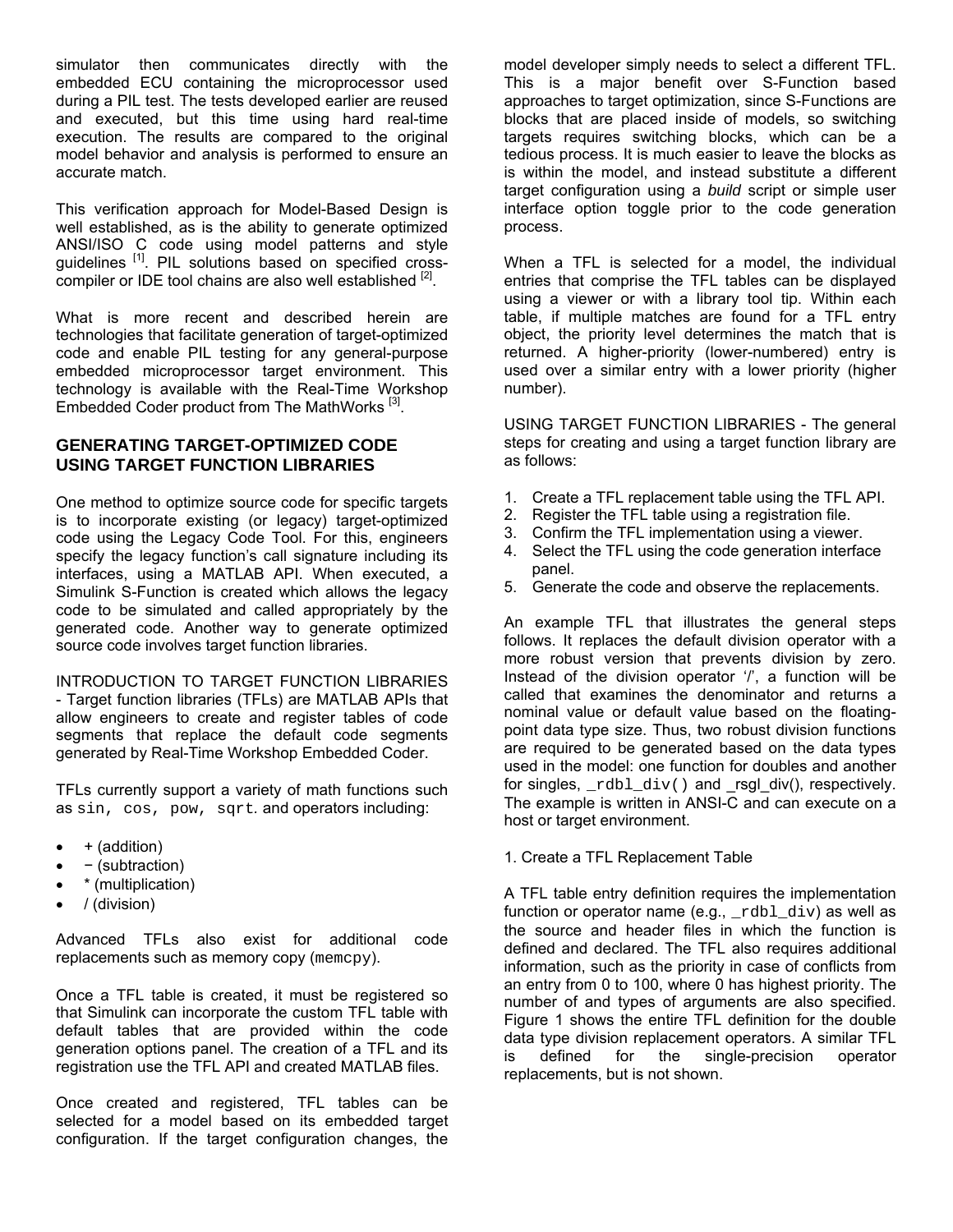

**Figure 1. TFL definition file (***tfl\_table\_robust\_div.m***).** 

## 2. Register the TFL Table

To use a TFL, it must be registered within the modeling environment. Registration information includes the name of the TFL displayed to the model developer and the base TFL that the replacement TFL is derived from. The registration information is written using a MATLAB based API and is stored in a file named *sl\_customization.m*. The registration file(s) need to be on the MATLAB path or local working directory. See Figure 2 for the example registration.



**Figure 2. TFL registration file (***sl\_customization.m***).** 

3. Confirm the TFL Implementation

Engineers can view their custom TFL implementations along with TFLs provided by Real-Time Workshop

Embedded Coder using a viewer. To invoke the viewer, type the view command at the MATLAB prompt, RTW.ViewTfl. A window similar to that shown in Figure 3 is displayed.

| <b>C</b> Target Function Library Viewer |                                    |                             |                                     |                             |  |
|-----------------------------------------|------------------------------------|-----------------------------|-------------------------------------|-----------------------------|--|
| All Target Function Libraries           | Name                               | Implementation N RTW_OP_DIV |                                     |                             |  |
| - Ra All Target Function Libraries      | <b>D</b> RTW OP DIV                | rdbl div                    | <b>General Information</b>          |                             |  |
| E-C89/C90 (ANSI)                        | <b>P RTW OP DIV</b>                | rflt div                    | Summary                             |                             |  |
| $F - F = C99$ (ISO)                     |                                    |                             |                                     |                             |  |
| FI-CONU99 (GNU)                         |                                    |                             | Description:                        |                             |  |
| <b>E-F TI C28x (ISO)</b>                |                                    |                             | Kev:                                | RTW OP DIV with 2 input(s)  |  |
| $F - T = C28x$                          |                                    |                             | Implementation:                     | rdbl div () with 2 input(s) |  |
| $F - T = C55x$ (ISO)                    |                                    |                             | Implementation type:                | FCN IMPL FUNCT              |  |
| $F - F = TC55x$                         |                                    |                             | Saturation mode:                    | RTW SATURATE UNSPECIFIED    |  |
| $\Box$ TI C62x (ISO)                    |                                    |                             | Rounding mode:                      | RTW ROUND UNSPECIFIED       |  |
| $F - F = TC62x$                         |                                    |                             | GenCalback file:                    |                             |  |
| $F - F = TC64x$                         |                                    |                             | Implementation header:              | robustdiv.h.                |  |
| $F - F = TC64x +$                       |                                    |                             | Implementation source:              | robustdiv.c                 |  |
| $F - F = TC67x$                         |                                    |                             | Priority:                           | 0                           |  |
| Target Support Package FM5              |                                    |                             |                                     |                             |  |
| <b>FI-ROMULTI BF53x</b>                 |                                    |                             | <b>Total Usage Count:</b>           | n                           |  |
| in-Cainfineon TriCore (ISO)             |                                    |                             | Entry dass:                         | RTW.TfICOperationEntry      |  |
| <b>File Infineon TriCore</b>            |                                    |                             |                                     |                             |  |
| <b>H-COADI BF53x (ISO)</b>              |                                    |                             | Entry aroument(s)                   |                             |  |
| <b>FI-REDADI BF53x</b>                  |                                    |                             |                                     |                             |  |
| ADI SHARC (ISO)                         |                                    |                             | Conceptual argument(s):             |                             |  |
| <b>Robust Div</b>                       |                                    |                             |                                     |                             |  |
| in able robust div                      |                                    |                             | Name 1/0 type                       | <b>Data type</b>            |  |
| and ansi tfl table tmw.mat              |                                    |                             | RTW IO OUTPUT double<br>$_{\rm V1}$ |                             |  |
|                                         |                                    |                             | RTW IO INPUT<br>u1                  | double<br>double            |  |
| $\rightarrow$<br><b>III</b>             | $\left\langle \right\rangle$<br>m. |                             | RTW IO INPUT<br>$\mathsf{u2}$       |                             |  |

**Figure 3. TFL Viewer.** 

## 4. Select the TFL

After a TFL has been developed and registered, it can be used by any model via a pull-down menu within the code generation configuration panel or via a build script. The developer simply needs to select the appropriate TFL and generate code.

For the example, the simple model shown in Figure 4 contains division operations in the form of Simulink blocks, Stateflow charts, and Embedded MATLAB functions, all of which are supported by TFLs. Note that you can also use the TFL for code generated directly from MATLAB using the emlc command. The subsystem and function use single-precision floats, while the chart uses double-precision.



**Figure 4. Example division model (clockwise from top left): top-level model, Simulink subsystem, Embedded MATLAB function, and Stateflow chart.**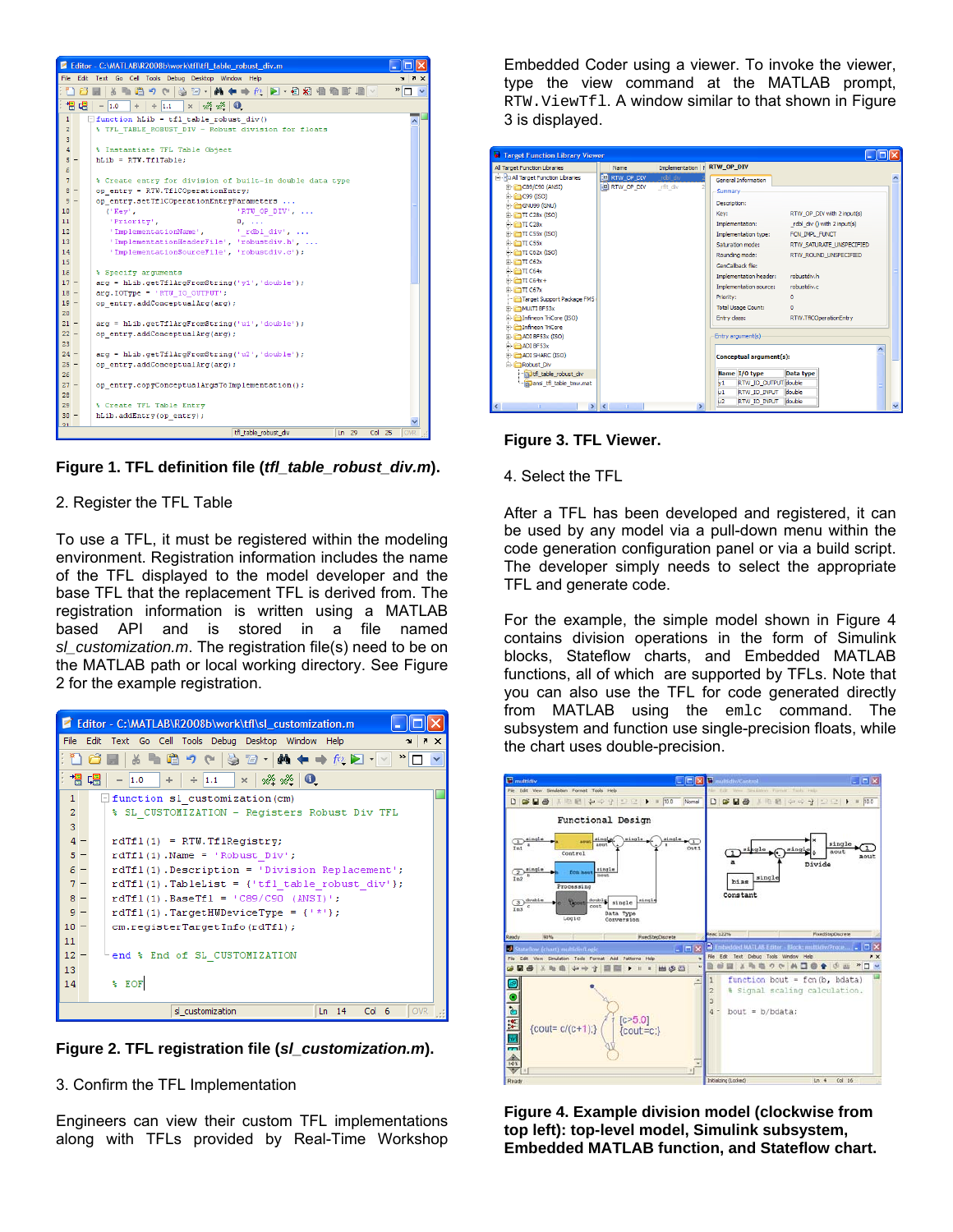Real-Time Workshop Embedded Coder generates production code with default ANSI-C TFL. Code is then regenerated using the custom TFL for robust divisions. See Figures 5 and 6 for a comparison of the resulting source code.



#### **Figure 5. Code generated from example model using ANSI-C (default).**

| void multidiv step (void)                                                  |  |  |  |  |
|----------------------------------------------------------------------------|--|--|--|--|
|                                                                            |  |  |  |  |
| 3                                                                          |  |  |  |  |
| real T rtb cout;                                                           |  |  |  |  |
|                                                                            |  |  |  |  |
| /* Embedded MATLAB: ' <root>/Processing' */</root>                         |  |  |  |  |
| /* Embedded MATLAB Function 'Processing': ' <s3>:1' */</s3>                |  |  |  |  |
| /* Signal scaling calculation. */                                          |  |  |  |  |
| $/* ' < S3 > : 1 : 4' * /$                                                 |  |  |  |  |
|                                                                            |  |  |  |  |
| /* Stateflow: ' <root>/Logic' incorporates:</root>                         |  |  |  |  |
| * Inport: ' <root>/In3'</root>                                             |  |  |  |  |
| $\star$ /                                                                  |  |  |  |  |
| /* Gateway: Logic */                                                       |  |  |  |  |
| /* During: Logic */                                                        |  |  |  |  |
| $/*$ Transition: ' <s2>:1' */</s2>                                         |  |  |  |  |
| if (multidiv $U_{1}c > 5.0$ ) {                                            |  |  |  |  |
| $\frac{1}{2}$ Transition: ' <s2>:2' */</s2>                                |  |  |  |  |
|                                                                            |  |  |  |  |
| rtb cout = multidiv $U.c$ ;                                                |  |  |  |  |
| $l$ else $l$                                                               |  |  |  |  |
| $/*$ Transition: ' <s2>:3' */</s2>                                         |  |  |  |  |
| rtb cout = rdbl div(multidiv U.c, multidiv U.c + 1.0);                     |  |  |  |  |
| x                                                                          |  |  |  |  |
| /* Outport: ' <root>/Out1' incorporates:</root>                            |  |  |  |  |
|                                                                            |  |  |  |  |
| * Constant: ' <s1>/Constant'</s1>                                          |  |  |  |  |
| * DataTypeConversion: ' <root>/Data Type Conversion'</root>                |  |  |  |  |
| * Inport: ' <root>/In1'</root>                                             |  |  |  |  |
| * Inport: ' <root>/In2'</root>                                             |  |  |  |  |
| * Product: ' <s1>/Divide'</s1>                                             |  |  |  |  |
| * Sum: ' <root>/Sum'</root>                                                |  |  |  |  |
| * Sum: ' <root>/Sum2'</root>                                               |  |  |  |  |
| * Sum: ' <s1>/Sum'</s1>                                                    |  |  |  |  |
| $\star$ /                                                                  |  |  |  |  |
| multidiv Y.Out1 = ( rflt div(multidiv U.a, multidiv U.a - 4.0F) + rflt div |  |  |  |  |
| $(multidity U.b, 0.5F)) + (real32 T) rtb cout;$                            |  |  |  |  |
| Ŧ                                                                          |  |  |  |  |
|                                                                            |  |  |  |  |

#### **Figure 6. Code generated from example model using custom TFL (robust division).**

There are many uses for TFLs beyond implementing robustness code. Production applications often use special hardware instructions, or pragmas, to provide

optimized fixed-point math with overflow and underflow protection, as well as fast signal processing routines such as FFTs. Some organizations also use their own custom functions for fixed-point operations in the generated code.

If the replacements are based on ANSI-C code and are host compliable, it is easy to verify the functional behavior using SIL. If the code uses target hardware or cross-compiled features, then it can only be tested on the target using techniques including PIL and HIL. An approach for developing a custom PIL environment using recently published APIs follows.

# **VERIFYING TARGET-OPTIMIZED CODE USING PIL APIs**

During PIL simulation, Simulink simulates the non-PIL part of the model, such as the plant model, for one sample interval and sends output signals to the target platform. When the target receives the signals, it executes the PIL algorithm for one sample step and returns its output signals back to Simulink. At this point, one sample cycle of the simulation is complete and the model proceeds to the next sample interval. The process repeats and simulation progresses. At each sample period, the model test harness and object code exchange all I/O data. PIL simulations do not run in real time.

Two techniques are available for PIL: using PIL blocks and using PIL simulation mode. The use of PIL blocks is similar to other legacy code or communication approaches. An S-Function block is created during the code generation process that provides an interface to the target compiled algorithm code. Developers then place the PIL block in the model, either as a replacement for the existing algorithm subsystem, or, if the model is not too large, in parallel with it.

As with TFLs, some developers prefer to not add blocks or constructs to their model to do PIL simulation and want a more seamless approach. This is now possible with the PIL simulation mode and accompanying APIs released with R2008b by The MathWorks in October 2008.

INTRODUCTION TO PIL MODE AND PIL APIS - A Model block can be configured to run in normal (interpreted) simulation, accelerated simulation using the generated and host-compiled code running, or PIL mode. In PIL mode, the referenced model is a conduit that gives the model access to the generated and crosscompiled code running in the target environment. When a Model block is in PIL mode, the label (PIL) appears on the block.

USING PIL SIMULATION MODE AND PIL APIs - With Model block PIL mode, a Processor-in-the-Loop (PIL) Connectivity API is used to establish communication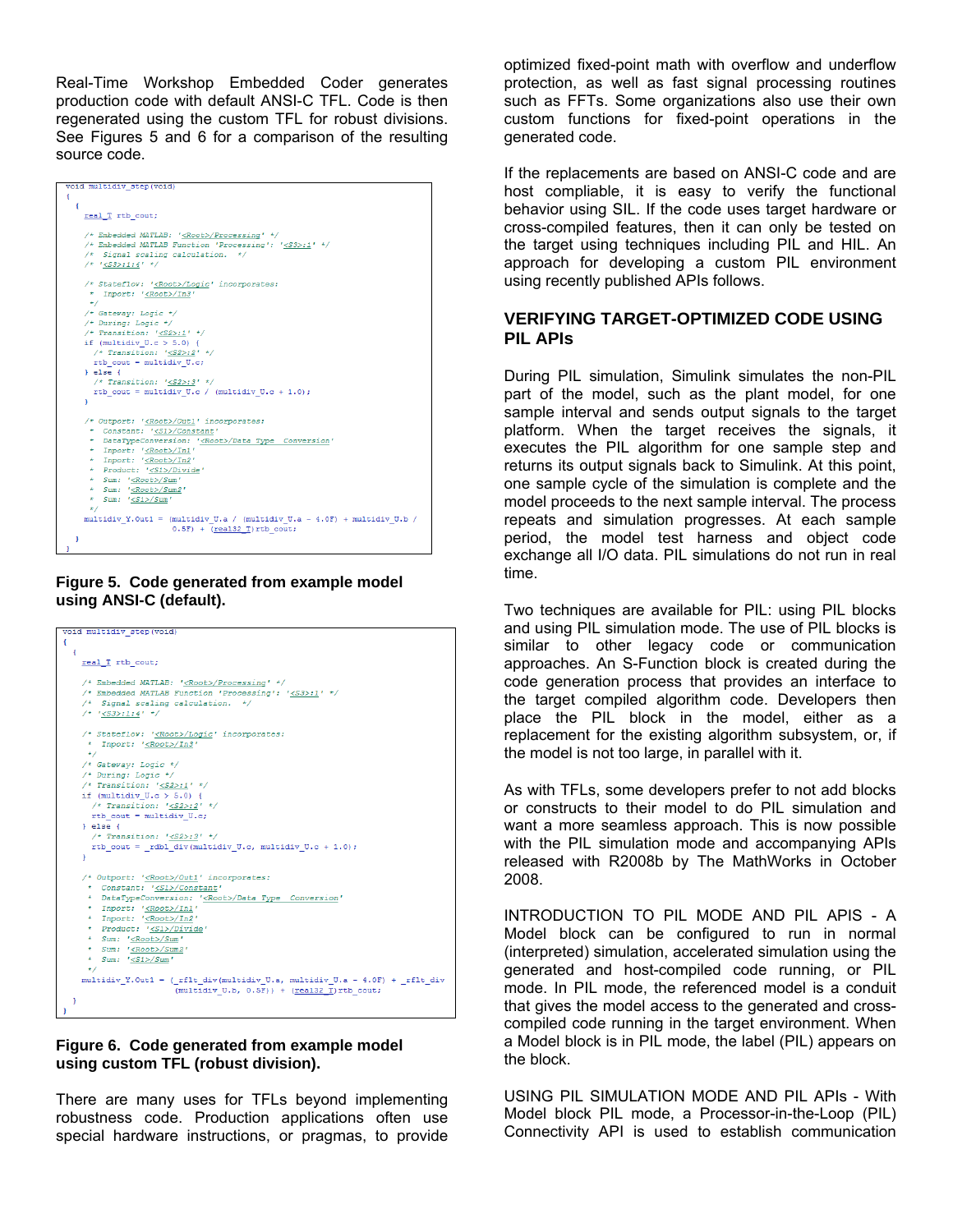with the target processor. With so many different target environments, there are numerous, ever- changing tools and approaches for building, downloading, and communicating with an executable. So having an API for custom integration, as opposed to point solutions or products sold and maintained by vendors, is often preferred by production organizations.

Once the PIL communication is established and PIL simulation is started, an automated procedure begins:

- 1. Build the PIL application (i.e., target executable).
- 2. Download the executable to the target.
- 3. Run the executable.
- 4. Start communication between the model and executable.

The above functionalities are enabled using the PIL Target Connectivity API components shown in Figure 7.



**Figure 7. PIL target connectivity API components.** 

The communications part of the target connectivity API builds upon the rtiostream API, which implements a communication channel to exchange data between different processes such as a host-target communications channel. The communications channel comprises separate driver code running on the host and target. The rtiostream API defines the signature of both target-side and host-side functions that must be implemented by this driver code.

The API is independent of the physical layer used to send the data. Possible physical layers include RS232, Ethernet, or Controller Area Network (CAN). Developing

(or acquiring) host and target drivers are the primary tasks to be done before beginning a PIL implementation using the PIL APIs.

Once the basic communication interfaces are written, the general steps to implement a PIL environment are:

- 1. Create the basic PIL connectivity framework using rtw.connectivity.Config
- 2. Create a mechanism to configure the build process using rtw.connectivity.MakefileBuilder
- 3. Create a mechanism to download and execute the application using rtw.connectivity.Launcher
- 4. Establish a communications implementation using rtiostream for:
	- Target-side driver code integration using rtw.pil.RtIOStreamApplicationFramewo rk
	- Host-side driver code integration using rtw.connectivity.RtIOStreamHostCommu nicator
- 5. Register the PIL configuration for use with Simulink using the rtw.connectivity.ConfigRegistry and an sl\_customization.m file

A processor-in-the-loop example is provided below. The example is based on a TCP/IP implementation and runs the target as a separate process on the host computer. Figure 8 shows a segment of the PIL implementation for the example.



# **Figure 8. PIL API example.**

With the PIL connectivity components established, it is straightforward to run a PIL test. The example in Figure 9 has two model blocks that reference the same model, a simple counter. The top block is set to PIL simulation mode, which uses the TCP/IP communication described above. The bottom model block is set to normal mode and simulates the counter using Simulink. The plots on the right show the counter output results for PIL mode (top), Normal mode (bottom), and the difference or error between the two results (middle).